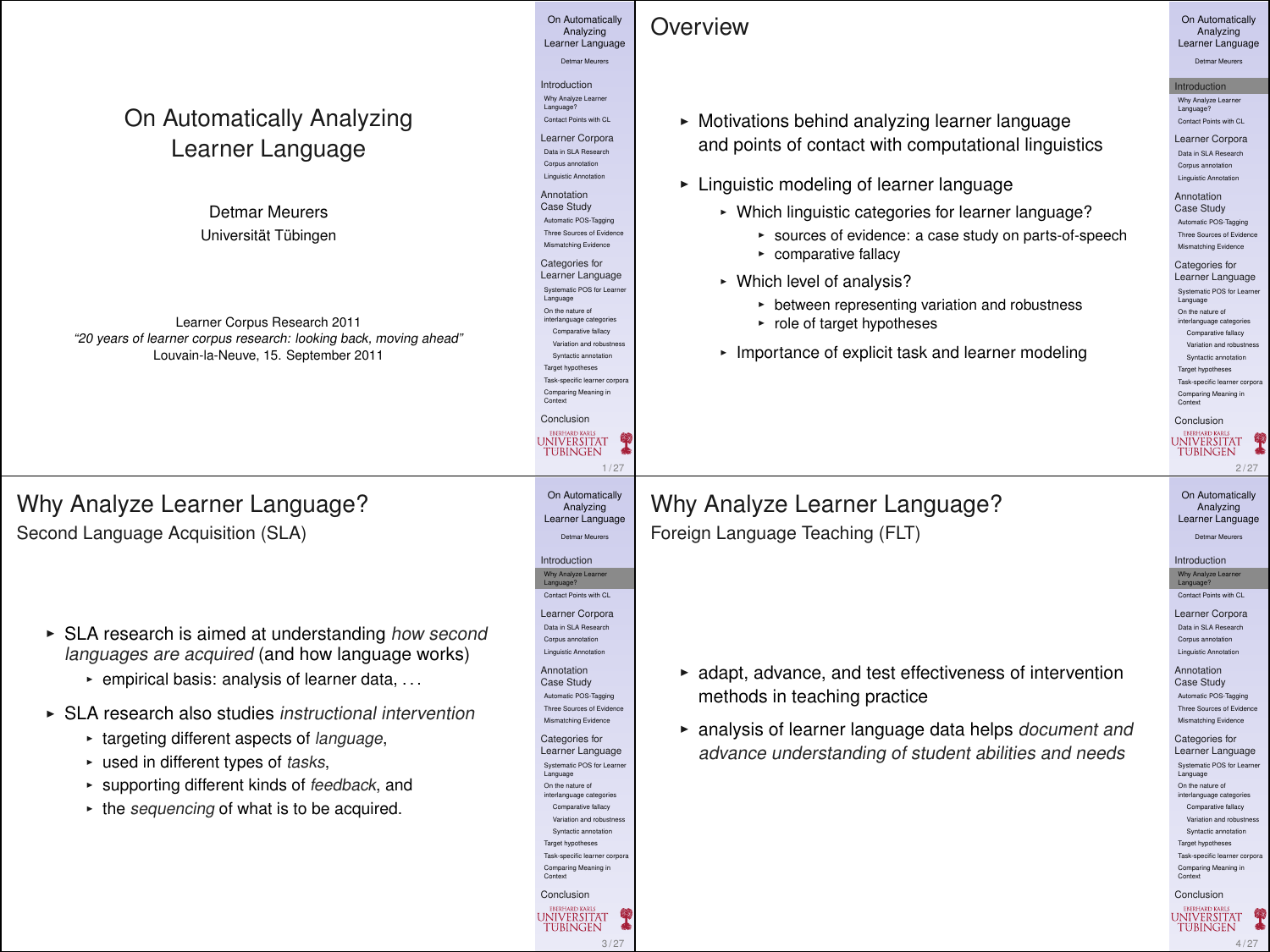#### Contact Points with Computational Linguistics

- $\blacktriangleright$  Learner corpora: representing, annotating, searching
	- **Exercise** empirical evidence for SLA research
	- can provide insights into typical student needs in FLT

annotation = off-line analysis

- **Intelligent Tutoring Systems: on-line analysis aimed at** supporting language acquisition
	- $\triangleright$  provide immediate, individualized feedback, e.g.:
		- meta-linguistic feedback in a form-focused activity
		- incidental focus-on-form in a meaning-based activity
		- feedback on meaning (very rare in ITS)
	- $\cdot$  determine progression through pedagogical material
- ► Writer's aid tools: on-line analysis of learner language to provide immediate feedback aimed at producing text
- **EXECUTE:** Language testing: off-line or on-line analysis to support or automate assessment of learner abilities

(cf. Meurers 2012)

Categori Learner<br>Satematic

Conclusio

**UNIVER** 

Contact Poi Learner Data in SLA Corpus an Linguistic A Annotati Case Stu Automatic P Three Sources Mismatching Categori Learner Systematic Language On the nature interlangua Compara Variation and robustness Syntactic Target hypo Task-specific learner corpora

7 / 27

#### Annotation: Error Annotation and Beyond

- $\triangleright$  SLA research essentially observes correlations of linguistic properties, whether erroneous or not.
- $\triangleright$  The annotation of learner corpora, however, has mostly focused on errors made by the learners.
- $\triangleright$  Even when learner errors are the research focus, their correlation with other linguistic properties is relevant.
- $\blacktriangleright$  Linguistic annotation also is important for capturing
	- measures and characteristics of language development
		- <sup>I</sup> **C**omplexity, **A**ccuracy & **F**luency (Housen & Kuiken 2009)  $\rightarrow$  Lu (2010)
		- \* Criterial Features (Hawkins & Buttery 2009, 2010) → Alexopoulou et al. (2011)
	- ► overuse/underuse of linguistic material (Wiersma et al. 2011, Hirschmann, Lüdeling, Rehbein, Reznicek & Zeldes 2010)
- Conclusi  $\Rightarrow$  What is involved in linguistically annotating learner corpora<br>(automatically)? (automatically)?

| An example: Clahsen & Muysken (1986)                                                                                                                                                                                                                                                                                                                                                                                                                                                                                                                                                                                                                                                                                                                               | Analyzing<br>Learner Language<br>Detmar Meurers                                                                                                                                                                                                                                                                                                                                                                                                                                                                                                                                                                                                 |
|--------------------------------------------------------------------------------------------------------------------------------------------------------------------------------------------------------------------------------------------------------------------------------------------------------------------------------------------------------------------------------------------------------------------------------------------------------------------------------------------------------------------------------------------------------------------------------------------------------------------------------------------------------------------------------------------------------------------------------------------------------------------|-------------------------------------------------------------------------------------------------------------------------------------------------------------------------------------------------------------------------------------------------------------------------------------------------------------------------------------------------------------------------------------------------------------------------------------------------------------------------------------------------------------------------------------------------------------------------------------------------------------------------------------------------|
| ► They studied the acquisition of German word order by<br>native speakers of Romance languages.<br>Stages of acquisition:<br>1. S (Aux) V O<br>4. $XP V[+fin] S O$<br>2. (AdvP/PP) S (Aux) V O<br>5. S V[+fin] (Adv) O                                                                                                                                                                                                                                                                                                                                                                                                                                                                                                                                             | Introduction<br>Why Analyze Learner<br>Language?<br>Contact Points with CL<br>Learner Corpora<br>Data in SLA Research<br>Corpus annotation<br>Linguistic Annotation<br>Annotation<br>Case Study<br>Automatic POS-Tagging<br>Three Sources of Evidence                                                                                                                                                                                                                                                                                                                                                                                           |
| Stage 2 example: Früher<br>ich kannte den Mann<br>$\lg$ knew <sub>v</sub> [the man] <sub>0</sub><br>earlier AdvP<br>ich den Mann<br>Stage 4 example: Früher<br>kannte<br>earlier $_{AdvP}$ knew $_{VI + finI}$ Is [the man] <sub>O</sub><br>$\blacktriangleright$ How is the data characterized?<br>- lexical and syntactic categories and functions<br>» some acquisition stages are well-formed, others ill-formed                                                                                                                                                                                                                                                                                                                                               | Manasching Evidence<br>Categories for<br>Learner Language<br>Systematic POS for Learner<br>Language<br>On the nature of<br>interlanguage categories<br>Comparative fallacy<br>Variation and robustness<br>Syntactic annotation<br><b>Target hypotheses</b><br>Task-specific learner corporal<br>Comparing Meaning in<br>Context<br>Conclusion<br>пинчатка<br><b>UNIVERSITAT</b><br><b>TUBINGEN</b><br>6/27                                                                                                                                                                                                                                      |
| Annotation of Linguistic Properties                                                                                                                                                                                                                                                                                                                                                                                                                                                                                                                                                                                                                                                                                                                                | On Automatically<br>Analyzing<br>Learner Language<br>Datmar Mauners                                                                                                                                                                                                                                                                                                                                                                                                                                                                                                                                                                             |
| Annotation schemes for native language corpora have<br>been developed for a wide range of linguistic properties:<br>• part-of-speech, morphology<br>► syntactic constituency, lexical dependency structures<br>► semantics (word senses, coreference), discourse structure<br>An annotation scheme is only as good as the distinctions<br>it reliably supports making based on evidence in corpus.<br>E.g., particle vs. preposition dropped in PTB tagset<br>• More classes can actually be more reliable if they are<br>more coherent in terms of their observable properties.<br>► cf. BNC Tag Enhancement Project (CLAWS7 ↔ CLAWS5)<br>Each type of annotation typically requires an extensive<br>manual annotation effort $\rightarrow$ gold standard corpora | Introduction<br>Why Analyze Learner<br>Language?<br>Contact Points with CL<br>Learner Corpora<br>Date in St & Genearth<br>Corpus annotation<br>Linguistic Annotation<br>Annotation<br>Case Study<br>Automatic POS-Tegoing<br>Three Sources of Evidence<br>Manasching Evidence<br>Categories for<br>Learner Language<br>Systematic POS for Learner<br>Language<br>On the nature of<br>interlanguage categories<br>Comparative fallacy<br>Variation and robustness<br>Syntactic annotation<br><b>Target hypotheses</b><br>Task-specific learner corporal<br>Comparing Meaning in<br>Conclusion<br><b>EMERGATO VADE</b><br>φ<br><b>UNIVERSITAT</b> |
|                                                                                                                                                                                                                                                                                                                                                                                                                                                                                                                                                                                                                                                                                                                                                                    | 3. S V[+fin] O V[-fin]<br>6. dass $SO VI+fin$ ]                                                                                                                                                                                                                                                                                                                                                                                                                                                                                                                                                                                                 |

8 / 27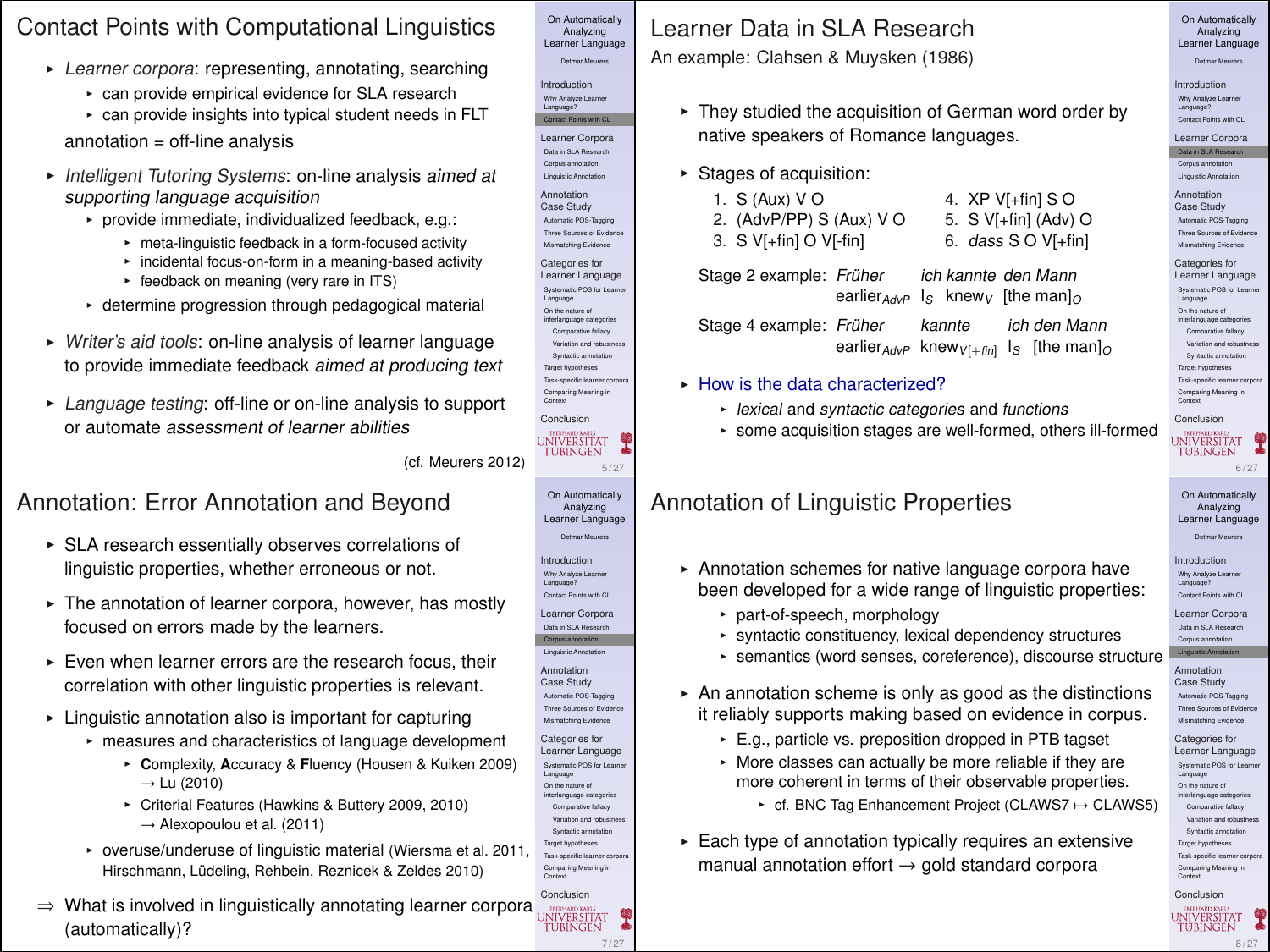### Quality of Annotation

- $\blacktriangleright$  How can high quality annotation be obtained?
	- $\cdot$  Keep only reliably and consistently identifiable distinctions
		- described in detailed manual (Voutilainen & Järvinen 1995)
		- **F** including appendix on hard cases Sampson & Babarczy 2003)
	- **Annotate corpus several times and independently, then** test interannotator agreement (Artstein & Poesio 2009)
	- **Detect annotation errors through automatic analysis of** comparable data recurring in the corpus (http://decca.osu.edu)
- $\triangleright$  Automatic annotation tools which can be trained on such gold standard annotation are available.
	- **But quality of automatic annotation drops significantly** for text differing from the gold standard training material.
- $\triangleright$  Are the annotation scheme distinctions for native language appropriate and sufficient for learner language research?

## Automatic POS-Tagging of NOCE

#### Setup

- $\triangleright$  Used 3 POS taggers trained on WSJ newspaper text, using Penn Treebank tagset
	- **F** TreeTagger, TnT tagger, Stanford tagger
- $\blacktriangleright$  Tagged the error-annotated section of NOCE

#### **Results**

- $\triangleright$  Manually evaluated POS tags assigned by taggers to 10 texts by 10 different participants (1.850 words)
- $\triangleright$  Accuracy of automatically assigned tags
	- $\cdot$  TreeTagger: 94.95%
	- $\cdot$  TnT Tagger: 94.03%
	- ► Stanford Tagger: 88.11%
- $\triangleright$  What do these results mean?

Conclusion **JNIVERSITAT TUBINGEN** 9 / 27 On Automatically Analyzing Learner Language Detmar Meurers Introduction Why Analyze Learner Language? Contact Points with CL Learner Corpora Data in SLA Research Linguistic Annotation Annotation Case Study Automatic POS-Tagging Three Sources of Evidence Mismatching Evidence Categories for Learner Language Systematic POS for Language On the nature of interlanguage categories Comparative fallacy Variation and robustness Syntactic annotation Target hypotheses Task-specific learner corpora Comparing Meaning in Context Conclusion UNIVERSITAT **TUBINGEN** 

11/27

On Automatically<br>Analyzing Analyzing Learner Language Detmar Meurers Introduction Why Analyze Learner Language? Contact Points with CL Learner Corpora Data in SLA Research Linguistic Annotation Annotation Case Study Automatic POS-Tagging Three Sources of Evidence Mismatching Evidence Categories for Learner Language Systematic POS for Learner Language On the nature of interlanguage categories Comparative fallacy Variation and robustness Syntactic annotation Target hypotheses Task-specific learner corpora Comparing Meaning in Context<sub>1</sub>

Case study on part-of-speech annotating NOCE (Díaz Negrillo, Meurers, Valera & Wunsch 2010)

On Automatically<br>Analyzing Analyzing Learner Language

Introduction Why Analyze Learner Contact Points with CL

Language?

Learner Corpora Data in SLA Research Corpus annotation Linguistic Annotation Annotation Case Study<br>Adverts 805 Trailer Three Sources of European Three Sources of Evidence Mismatching Evidence Categories for Learner Language Systematic POS for Learn Language<br>On the nature of On the nature of interlanguage categories Comparative fallacy Variation and robustness Syntactic annotation Target hypotheses Task-specific learner corpo Comparing Meaning in Context Conclusion

- $\triangleright$  The NOCE learner corpus (Díaz Negrillo 2009)
	- $\cdot$  Short essays written by Spanish 1<sup>st</sup> and 2<sup>nd</sup> year students of English, annotated with editing and error tags
	- $\cdot$  998 texts, 337,332 tokens

⇒ How about adding linguistic annotation?

- **Explored automatic part-of-speech (POS) annotation**
- What does it mean to POS-annotate learner language?

#### Aspects of a qualitative analysis

- $\triangleright$  We found lower performance for expressions which do not exist in English (cf. de Haan 2000; van Rooy & Schäfer 2002).
	- $\cdot$  Spelling
		- (1) I think that university teachs to people [. . . ]
	- **Executed Segmentation** 
		- (2) They can't pay their studies and more over they have to pay a flat [...]
- $\triangleright$  But is tagging learner language really just a robustness issue, like adapting taggers to another domain?
- ► What does it mean to use POS tags developed for native language for the interlanguage of learners?
	- Which research questions can "native POS" tags answer?

#### On Automatically Analyzing Learner Language Detmar Meurers Introduction

**UNIVERSITAT** 

**TUBINGEN** 

10 / 27

Why Analyze Learner Language? Contact Points with CL

Learner Corpora Data in SLA Research

Corpus annotation Linguistic Annotation

Annotation Case Study

Three Sources of Evidence

Mismatching Evidence Categories for Learner Language

Language On the nature of

interlanguage categories Comparative fallacy Variation and robustness Syntactic annotation

Target hypotheses Task-specific learner corpora

Comparing Meaning in Context Conclusion UNIVERSITAT ç **TUBINGEN** 12 / 27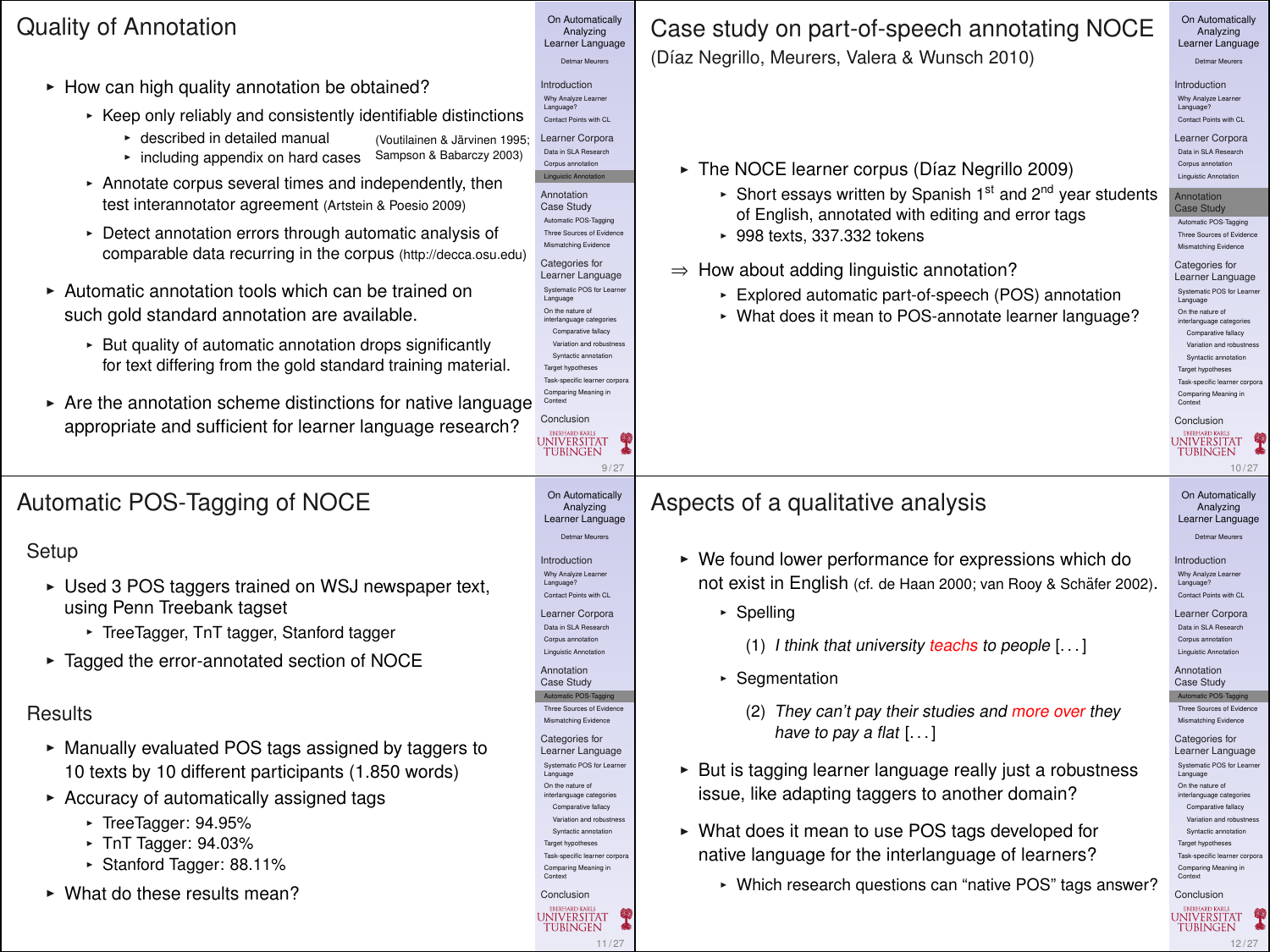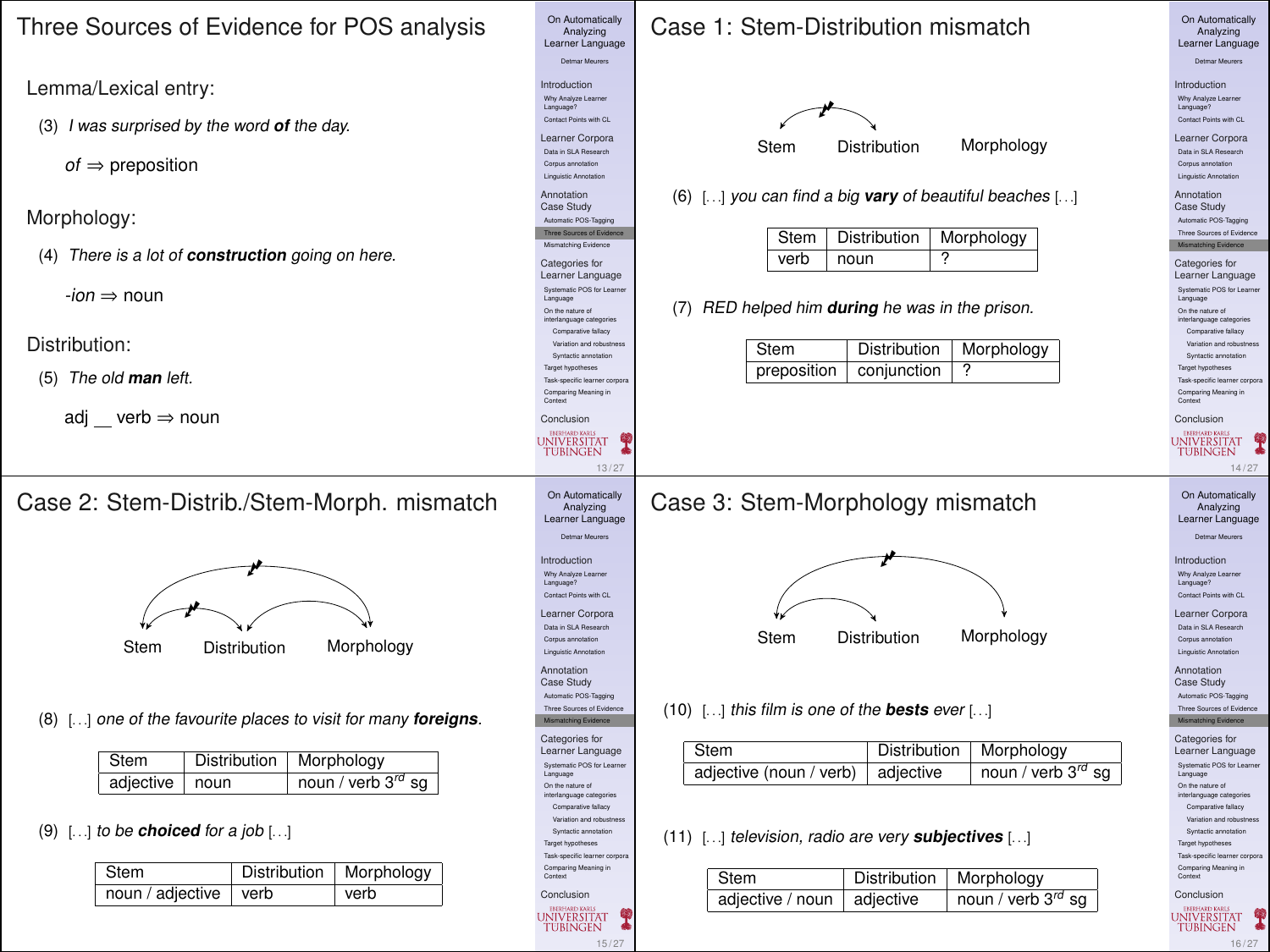#### Case 4: Distribution-Morphology mismatch



(12) [. . .] for almost every **jobs** nowadays [. . .]

|                | Stem   Distribution   Morphology |
|----------------|----------------------------------|
| noun   noun sq | noun pl / verb 3rd sg            |

(13) [. . .] it has **grew** up a lot specially after 1996 [. . .]

| Stem   Distribution                       | Morphology |
|-------------------------------------------|------------|
| verb verb past participle verb past tense |            |

### On the nature of categories for learner language

- $\triangleright$  Comparative fallacy is "the mistake of studying the systematic character of one language by comparing it to another." (Bley-Vroman 1983, p. 6)
	- extended to include bias towards towards native language (Lakshmanan & Selinker 2001)
- Essentially trying to analyze a "non-canonical variety" using a "robust" version of the canonical grammar.
	- divergences from norm annotated as errors
	- **But note: the research question is the issue here, not** corpus error annotation as such (Tenfjord et al. 2006).
- $\triangleright$  Issue more general than language acquisition research:
	- **Furocentrism in field work (Gil 2001)**
	- $\triangleright$  Variationist sociolinguistics:
		- **F** Importance of defining variation to be studied and when an instance is counted as one of the variants.

Systematic POS for Learner Language

On Automatically<br>Analyzing Analyzing Learner Language Detmar Meurers Introduction Why Analyze Learner Language? Contact Points with CL Learner Corpora Data in SLA Research Corpus annotation Linguistic Annotation Annotation Case Study Automatic POS-Tagging Mismatching Evidence Categories for Learner Language Systematic POS for Learner Language On the nature of interlanguage categories Comparative fallacy Syntactic annotation Target hypotheses<br>Task-specific learner comp Task-specific learner corpora Comparing Meaning in Context Conclusion

17/27

19 / 27

**INIVERSITAT TUBINGEN** 

On Automatically Analyzing Learner Language Detmar Meurers Introduction Why Analyze Learner Language? Contact Points with CL Learner Corpora Data in SLA Research Corpus annotation Linguistic Annotation Annotation Case Study Automatic POS-Tagging Three Sources of Evide Mismatching Evidence Categories for Learner Language Systematic POS for Learner Language On the nature of interlanguage categorie Comparative fallacy Variation and robustness Syntactic annotation Target hypotheses Task-specific learner corpora Comparing Meaning in Context **Conclusion** 

**UNIVERSITAT** 

- $\triangleright$  A single POS tag from a standard native tagset fails to systematically identify properties of learner language.
- **Alternative: tripartite POS encoding of** 
	- \* distribution, stem, morphology
- **F** Some errors in learner language are epiphenomena of mismatches in linguistic encoding.
	- $\rightarrow$  Identify such errors through linguistic annotation.
- $\triangleright$  The value of identifying such mismatches systematically is confirmed by recent SLA research (Zyzik & Azevedo 2009)
	- $\cdot$  L2 learners are shown to have
		- \* difficulty distinguishing between word classes among semantically related lexical forms
		- $\cdot$  limited ability to interpret syntactic and morphological cues
- ► Which type of categories are useful for learner language?

On Automatically<br>Analyzing Analyzing Learner Language

- Introduction Why Analyze Learner Language? Contact Points with CL
- Learner Corpora Data in SLA Research Corpus annotation Linguistic Annotation

Annotation Case Study Automatic POS-Tagging Three Sources of Evidence Mismatching Evidence

Categories for Learner Language Systematic POS for Learner Co. the cature of On the nature of interlanguage categories Comparative fallacy Variation and robustness Syntactic annotation Target hypotheses

Task-specific learner corpora Comparing Meaning in Context<sub>1</sub>

Conclusion **TUBINGEN** 

#### 18 / 27 On Automatically Analyzing Learner Language

Detmar Meurers

Introduction Why Analyze Learner Language? Contact Points with CL

Learner Corpora Data in SLA Research

- Corpus annotation Linguistic Annotation
- Annotation
- Case Study Automatic POS-Tagging
- Three Sources of Evidence Mismatching Evidence
- Categories for Learner Language
- Systematic POS for Language On the nature of interlanguage categories Comparative fallacy

Syntactic annotatic Target hypotheses

Task-specific learner corpora Comparing Meaning in Context

20 / 27

Conclusion ç

 $\triangleright$  Where do linguistic categories come from? • Categories result from generalizations, which require a

- significant amount of comparable data to be made.
- $\blacktriangleright$  How fine grained should they be?
	- In NLP, robustness is the ability to ignore variation in the realization of a category to be identified.
		- \* Any kind of robustness is based on the assumption of an intended target!
	- The category system used must be sufficiently fine grained for the variation we want to identify and analyze.
- ► Some conjectures:
	- $\cdot$  Pre-theoretic classes close to the empirical observations are best-suited for annotation of the emergent. individual nature of interlanguage.
	- To provide access to the right level of abstraction for a range of research questions  $\rightarrow$  multiple levels of annotation UNIVERSITAT

# On the nature of categories for learner language Between representing variation and robustness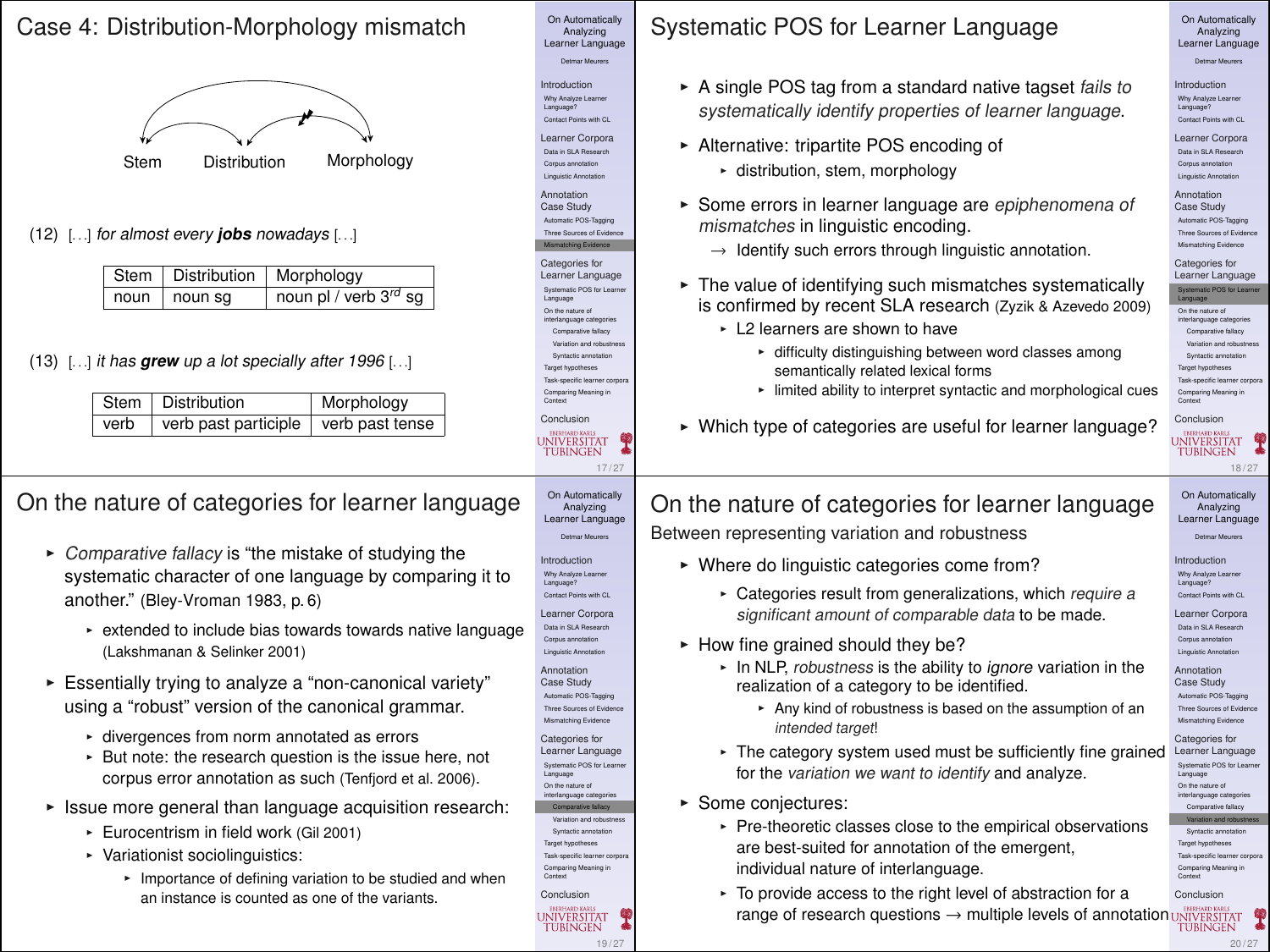#### On the nature of categories for learner language Consequences for syntactic annotation

- $\blacktriangleright$  Idea: break down constituency in terms of
	- overall topology of a sentence (Hirschmann et al. 2007)
	- chunks and chunk-internal word order (Abney 1997)
	- $\cdot$  dependency
- $\triangleright$  What is the empirical basis of dependency analysis?
	- dissociation of morphological, syntactic, and semantic dependencies (cf. also Meaning Text Theory, Mel'čuk 1988)
- $\triangleright$  Some work on dependency analysis of learner language:
	- \* surface-evidence based (Dickinson & Ragheb 2009)
		- ► goal: fine-grained record of morphological & syntactic evid.
	- \* canonical dependencies (MacWhinney 2008; Rosén & Smedt 2010; Ott & Ziai 2010; Hirschmann et al. 2010)
		- goal: robustly abstract away from learner specific forms
		- ► e.g., in CoMiC: robust construction of LRS semantics for comparing the meaning of answers to reading comprehension questions (Hahn & Meurers 2011)

#### Difficulty of determining target hypotheses

- $\triangleright$  What are the target forms for the sentences taken from the Hiroshima English Learners' Corpus (Miura 1998):
	- (14) I didn't know
	- (15) I don't know his lives.
	- (16) I know where he lives.
	- (17) I know he lived

They are taken from a translation task, for the Japanese of

- (18) I don't know where he lives.
- $\rightarrow$  Cannot be determined just by the learner sentences alone, without task information.

# Target hypotheses

On Automatically<br>Analyzing Analyzing Learner Language Detmar Meurers Introduction Why Analyze Learner Language? Contact Points with CL Learner Corpora Data in SLA Research Corpus annotation Linguistic Annotation Annotation<br>Case Study Case Study Automatic POS-Tagging Three Sources of Evidence Mismatching Evidence Categories for Learner Language Systematic POS for Learner Language On the nature of interlanguage categories Comparative fallacy Variation and robustness Syntactic annotation Target hypotheses Task-specific learner corpora Comparing Meaning in Context Conclusion

 $21 / 27$ 

23 / 27

UNIVERSITAT

**TUBINGEN** 

On Automatically Analyzing Learner Language Detmar Meurers Introduction Why Analyze Learner Language? Contact Points with CL Learner Corpora Data in SLA Research Corpus annotation Linguistic Annotation Annotation Case Study Automatic POS-Tagging Three Sources of Eviden Mismatching Evidence Categories for Learner Language Systematic POS for Learner Language On the nature of interlanguage categories Comparative fallacy Variation and robustness Target hypotheses Task-specific learner corpora Comparing Meaning in Context Conclusion

UNIVERSITAT

**THRINGEN** 

- $\blacktriangleright$  Targets are assumed for any kind of robust classification.
- $\blacktriangleright$  Target hypotheses should be explicit part of annotation.
	- (Lüdeling et al. 2005; Hirschmann et al. 2007; Lüdeling 2008).
- Fitzpatrick & Seegmiller (2004): unsatisfactory levels of agreement in determining learner targets for error annot.
	- **But keeping the target hypothesis implicit results in** annotations which diverge even more unsatisfactorily.
- ⇒ Target hypotheses should be made explicit for any annotation robustly generalizing over variation.
	- Which type of target hypotheses support reliable annotation of which distinctions?
	- Which evidence is needed to reliably determine such target hypotheses?

**THRINGEN** 22 / 27 On Automatically Analyzing Learner Language

**UNIVERSITAT** 

On Automatically<br>Analyzing Analyzing Learner Language Detmar Meurers Introduction Why Analyze Learner Language? Contact Points with CL Learner Corpora Data in SLA Research Corpus annotation Linguistic Annotation Annotation Case Study Automatic POS-Tagging Three Sources of Evidence Mismatching Evidence Categories for Learner Language Systematic POS for Learner Language On the nature of interlanguage categories Comparative fallacy Variation and robustness Syntactic annotation Target hypotheses Task-specific learner corpora Comparing Meaning in Context<sub>1</sub> Conclusion

► How can one obtain a better handle on target hypotheses?

 $\cdot$  take explicit task context into account

Difficulty of determining target hypotheses

- $\cdot$  support targets other than fully explicit surface forms
	- $*$  target = minimal commitment required to support annotation
- focus on more advanced learners
- take learners and learner strategies into account
	- \* Learners, e.g., lift material from text or use known L2 chunks instead of trying to express appropriate meaning.
	- **Example from CREG Corpus (Meurers et al. submitted)**

**Text: . . . Im** In the summer vacation, travel I sometimes to Eutin. **Sommerurlaub, fahre ich manchmal nach Eutin. . . .**

**Question: Welche 2 Stadte besucht Heike im Urlaub? ¨**

'Which 2 cities does Heike visit during her vacation?'

**Student: Fahre ich manchmal nach Eutin.** Travel I sometimes to Eutin.

Detmar Meurers Introduction Why Analyze Learner Language? Contact Points with CL Learner Corpora Data in SLA Research Corpus annotation Linguistic Annotation Annotation Case Study Automatic POS-Tagging Three Sources of Evidence Mismatching Evidence Categories for Learner Language Systematic POS for Learn Language On the nature of interlanguage categories Comparative fallacy Variation and robustness Target hypotheses Task-specific learner corpora Comparing Meaning in Context Conclusion

24 / 27

UNIVERSITAT

**TUBINGEN** 

ç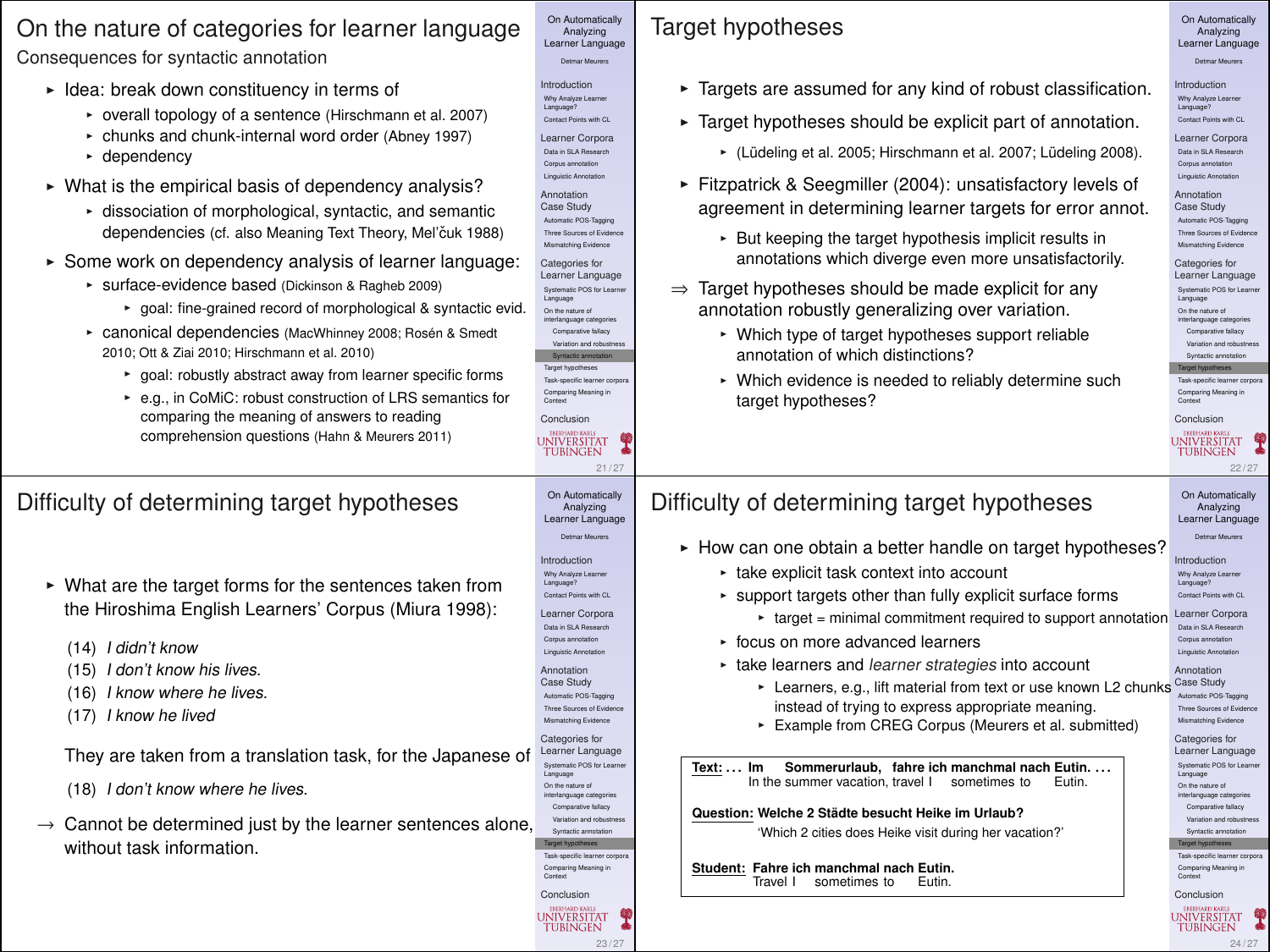#### Towards task-specific learner corpora

- $\triangleright$  Explicit task and learner models included as meta-information in a corpus can provide crucial constraining information for interpreting learner language.
	- = taking task, strategic competence, and L1 into account in learner models of Tutoring Systems (Amaral & Meurers 2008)
	- <sup>I</sup> clear connection to language testing research
- $\triangleright$  Most current learner language corpora consist of essays, yet learners produce language in a wide range of contexts, naturalistic or instructed, e.g.,
	- $\cdot$  email and chat messages
	- **EX answering reading or listening comprehension questions**
	- $\cdot$  asking questions in information gap activities
- $\Rightarrow$  To obtain corpora which are interpretable & representative of learner language, we need more language produced in a wide range of explicit task contexts.

## Conclusion

- $\triangleright$  We motivated linguistic annotation supporting effective querying for SLA patterns and discussed an approach to the POS analysis of learner language separating
	- lexical, morphological, and distributional information
- **EXEC** Goal: Corpus annotation systematically characterizing language, native-like as well as learner innovations.
	- The granularity of the annotation needed depends on the research question  $\rightarrow$  multi-level annotation
	- **Robust annotation depends on target hypotheses, which** should be made explicit to obtain replicable annotation.
	- Inter-annotator agreement studies are crucial for establishing which distinctions can reliably be identified given information in corpus and its meta-information.
	- $\cdot$  Explicit task and learner modeling can help constrain the search space of interpretation.
- **Conclusion**  $\triangleright$  Interdisciplinary collaboration between SLA & CL crucial to  $\frac{1}{\text{INIVERSTAT}}$ adapt annotation schemes & methods to learner language.



Analyzing Learner Language Comparing Meaning in Context Project (http://purl.org/icall/comic)

- $\triangleright$  Task-based corpora can also support an investigation of aspects such as meaning, information structure, . . .
- $\triangleright$  In collaboration with Nina Vyatkina (KU) and Kathy Corl (OSU) we are compiling a large corpus of answers to reading comprehension questions
	- written by US college students learning German
	- ► Text + Questions + Target Answers + Learner Answers, graded as adequate or inadequate response
- $\triangleright$  Makes it possible to study variation in forms used by language learners to realize the same meaning.
	- $\cdot$  Supports research on information structuring (given/focus).
- $\triangleright$  On the practical side: Automatic content assessment of reading comprehension answers, currently with 84.6% accuracy (Meurers et al. 2011) on balanced test set.

### On Automatically<br>Analyzing Detmar Meurers Introduction<br>Why Analyze Learne

Why Analyze Learner Language? Contact Points with CL Learner Corpora Data in SLA Research

Corpus annotation Linguistic Annotation

Annotation Case Study Automatic POS-Tagging Three Sources of Evidence Mismatching Evidence

Categories for Learner Language Systematic POS for Learner Language On the nature of interlanguage categories

Comparative fallacy Variation and robustness

Syntactic annotation

Target hypotheses Comparing Meaning in

Conclusion **UNIVERSITAT TUBINGEN** 

#### References

On Automatically<br>Analyzing Analyzing Learner Language Detmar Meurers Introduction Why Analyze Learner Language? Contact Points with CL Learner Corpora Data in SLA Research Corpus annotation Linguistic Annotation Annotation Case Study Automatic POS-Tagging Three Sources of Evidence Mismatching Evidence Categories for Learner Language Systematic POS for Learner Language On the nature of interlanguage categories Comparative fallacy Variation and robustness Syntactic annotation Target hypotheses Task-specific learner corpora Comparing Meaning in Context Conclusion

25 / 2

On Automatically Analyzing Learner Language Detmar Meurers Introduction Why Analyze Learner Language? Contact Points with CL Learner Corpora Data in SLA Research Corpus annotation Linguistic Annotation Annotation Case Study Automatic POS-Tagging Three Sources of Evidence Mismatching Evidence Categories for Learner Language Systematic POS for Learner Language On the nature of interlanguage categories Comparative fallacy Variation and robustness Syntactic annotation Target hypotheses Task-specific learner corpora Comparing Meaning in Context

UNIVERSITAT

**THRINGEN** 

- Aarts, J. & S. Granger (1998). Tag Sequences in Learner Corpora: a Key to Interlanguage Grammar and Discourse. In S. Granger (ed.), *Learner English on Computer*, London; New York: Longman, pp.<br>100-141
- 132–141. Abney, S. (1997). Partial Parsing via Finite-State Cascades. Natural Language Engineering 2, 337–344. URL http://www.vinartus.net/spa/97a.pdf.
- Alexopoulou, T., H. Yannakoudakis & T. Briscoe (2011). From discriminative features to learner grammars: a data driven approach to learner corpora. Slides of talk given at Second Language Forum Research, Maryland. URL http://people.pwf.cam.ac.uk/ta259/SLRF10-dora.pdf.
- Amaral, L., V. Metcalf & D. Meurers (2006). Language Awareness through Re-use of NLP Technology. Pre-conference Workshop on NLP in CALL – Computational and Linguistic Challenges. CALICO 2006. May 17, 2006. University of Hawaii. URL
- http://purl.org/net/icall/handouts/calico06-amaral-metcalf-meurers.pdf. Amaral, L. & D. Meurers (2008). From Recording Linguistic Competence to Supporting Inferences about Language Acquisition in Context: Extending the Conceptualization of Student Models for Intelligent Computer-Assisted Language Learning. Computer-Assisted Language Learning 21(4), 323–338. URL http://purl.org/dm/papers/amaral-meurers-call08.html.
- Amaral, L. & D. Meurers (2009). Little Things With Big Effects: On the Identification and Interpretation of Tokens for Error Diagnosis in ICALL. CALICO Journal 26(3), 580–591. URL http://purl.org/dm/papers/amaral-meurers-09.html.
- Amaral, L. & D. Meurers (2011). On Using Intelligent Computer-Assisted Language Learning in Real-Life Foreign Language Teaching and Learning. ReCALL 23(1), 4–24. URL http://purl.org/dm/papers/amaral-meurers-10.html.
- Amaral, L., D. Meurers & R. Ziai (2011). Analyzing Learner Language: Towards A Flexible NLP Architecture for Intelligent Language Tutors. Computer-Assisted Language Learning 24(1), 1–16. URL http://purl.org/dm/papers/amaral-meurers-ziai-10.html.
- Artstein, R. & M. Poesio (2009). Survey Article: Inter-Coder Agreement for Computational Linguistics. Computational Linguistics 34(4), 1–42. URL http://www.mitpressjournals.org/doi/abs/10.1162/coli.07-034-R2.
- Bailey, S. & D. Meurers (2008). Diagnosing meaning errors in short answers to reading comprehension questions. In J. Tetreault, J. Burstein & R. D. Felice (eds.), Proceedings of the 3rd Workshop on Innovative Use of NLP for Building Educational Applications (BEA-3) at ACL'08. Columbus, Ohio, pp. 107–115. URL http://aclweb.org/anthology/W08-0913.

26 / 27 On Automatically Analyzing Learner Language

Detmar Meurers

Introduction Why Analyze Learner Language? Contact Points with CL

Learner Corpora

Data in SLA Research Corpus annotation

Linguistic Annotation Annotation

Case Study Automatic POS-Tagging Three Sources of Evidence Mismatching Evidence

Categories for Learner Language

Systematic POS for Learn Language

On the nature of interlanguage categories Comparative fallacy

Variation and robustness Syntactic annotation

Target hypotheses

Task-specific learner corpora

Comparing Meaning in Context **Conclusion** UNIVERSITAT ç **TUBINGEN** 

27 / 27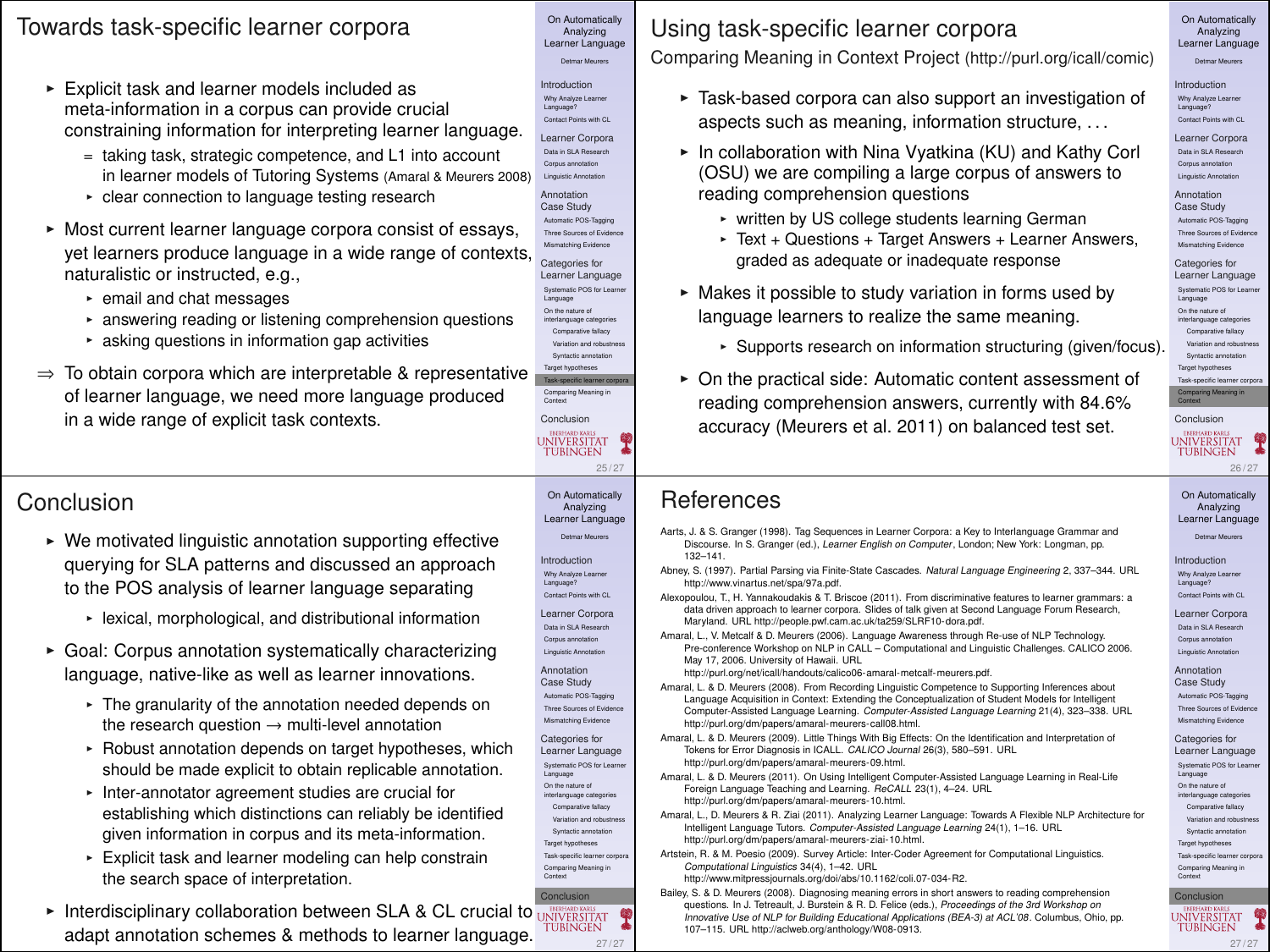| Bley-Vroman, R. (1983). The comparative fallacy in interlanguage studies: The case of systematicity.<br>Language Learning 33(1), 1-17, URL<br>http://onlinelibrary.wiley.com/doi/10.1111/i.1467-1770.1983.tb00983.v/pdf. | On Automatically<br>Analyzing<br>Learner Language     | Díaz Negrillo, A. & J. Fernández Domínguez (2006). Error Tagging Systems for Learner Corpora. Revista<br>Española de Lingüística Aplicada (RESLA) 19, 83-102. URL<br>http://dialnet.unirioia.es/servlet/fichero.articulo?codigo=2198610&orden=72810. | On Automatically<br>Analyzing<br>Learner Language          |
|--------------------------------------------------------------------------------------------------------------------------------------------------------------------------------------------------------------------------|-------------------------------------------------------|------------------------------------------------------------------------------------------------------------------------------------------------------------------------------------------------------------------------------------------------------|------------------------------------------------------------|
| Boyd, A., M. Dickinson & D. Meurers (2008). On Detecting Errors in Dependency Treebanks. Research on<br>Language and Computation 6(2), 113-137. URL http://purl.org/dm/papers/boyd-et-al-08.html.                        | <b>Customer Managers</b>                              | Díaz Negrillo, A., D. Meurers, S. Valera & H. Wunsch (2010). Towards interlanguage POS annotation for<br>effective learner corpora in SLA and FLT. Language Forum 36(1-2), 139-154. URL                                                              | Datmar Mexico                                              |
| Boyd, A. & D. Meurers (2008). On Diagnosing Word Order Errors. Poster presented at the CALICO<br>Pre-Conference Workshop on Automatic Analysis of Learner Language. URL                                                  | Introduction<br>Why Analyze Learner                   | http://purl.org/dm/papers/diaz-negrillo-et-al-09.html. Special Issue on Corpus Linguistics for Teaching<br>and Learning. In Honour of John Sinclair.                                                                                                 | Introduction<br>Why Analyze Learner                        |
| http://purl.org/net/calico-workshop-abstracts.html#6.                                                                                                                                                                    | Language?<br>Contact Points with CL                   | Elghafari, A., D. Meurers & H. Wunsch (2010). Exploring the Data-Driven Prediction of Prepositions in English.                                                                                                                                       | Language?<br>Contact Points with CL                        |
| Brants, T. & W. Skut (1998). Automation of Treebank Annotation. In Proceedings of New Methods in Language<br>Processing. Sydney, Australia. URL http://wing.comp.nus.edu.sg/acl/W/W98/W98-1207.pdf.                      | Learner Corpora                                       | In Proceedings of the 23rd International Conference on Computational Linguistics (COLING). Beijing,<br>China, pp. 267-275. URL http://aclweb.org/anthology/C10-2031.                                                                                 | Learner Corpora                                            |
| Clahsen, H. & P. Muysken (1986). The availability of universal grammar to adult and child learners - a study of                                                                                                          | Data in SLA Research<br>Corpus annotation             | Fitzpatrick, E. & M. S. Seegmiller (2004). The Montclair electronic language database project. In U. Connor &                                                                                                                                        | Data in SLA Research<br>Corpus annotation                  |
| the acquisition of German word order. Second Language Research 2(2), 93-119. URL<br>http://sir.sagepub.com/content/2/2/93.abstract.                                                                                      | Linguistic Annotation                                 | T. Upton (eds.), Applied Corpus Linguistics: A Multidimensional Perspective, Amsterdam: Rodopi. URL<br>http://chss.montclair.edu/linguistics/MELD/rodopipaper.pdf.                                                                                   | Linguistic Annotation                                      |
| Covington, M. A., C. He, C. Brown, L. Naci & J. Brown (2006). How complex is that sentence? A proposed                                                                                                                   | Annotation                                            | Gil. D. (2001). Escaping Eurocentrism: Fieldwork as a Process of Unlearning, In P. Newman & M. Ratiff (eds.).                                                                                                                                        | Annotation                                                 |
| revision of the Rosenberg and Abbeduto D-Level Scale. Computer Analysis of Speech for Psychological                                                                                                                      | Case Study<br>Automatic POS-Teppino                   | Linguistic Fieldwork, Cambridge University Press, pp. 102-132.<br>Granger, S. (2003). Error-tagged learner corpora and CALL: A promising synergy. CALICO Journal 20(3),                                                                              | Case Study<br>Automatic POS-Tegoing                        |
| Research (CASPR) Research Report 2006-01, The University of Georgia, Artificial Intelligence Center,<br>Athens, GA. URL http://www.ai.uga.edu/caspr/2006-01-Covington.pdf.                                               | Three Sources of Evidence                             | 465-480. URL http://purl.org/calico/granger03.pdf.                                                                                                                                                                                                   | Three Sources of Evidence                                  |
| de Haan, P. (2000). Tagging non-native English with the TOSCA-ICLE tagger. In C. Mair & M. Hundt (eds.),                                                                                                                 | Mamatching Evidence                                   | Hahn, M. & D. Meurers (2011). On deriving semantic representations from dependencies: A practical approach<br>for evaluating meaning in learner corpora. In Proceedings of the Intern. Conference on Dependency                                      | Manasching Evidence                                        |
| Corpus Linguistics and Linguistic Theory, Amsterdam: Rodopi, pp. 69-79.                                                                                                                                                  | Categories for<br>Learner Language                    | Linguistics (DEPLING 2011). Barcelona.                                                                                                                                                                                                               | Categories for<br>Learner Language                         |
| Dickinson, M. & W. D. Meurers (2003a). Detecting Errors in Part-of-Speech Annotation. In Proceedings of the<br>10th Conference of the European Chapter of the Association for Computational Linguistics (EACL-03).       | Systematic POS for Learner<br>Language                | Hawkins, J. A. & P. Buttery (2009). Using Learner Language from Corpora to Profile Levels of Proficiency -                                                                                                                                           | Systematic POS for Learner<br>Language                     |
| Budapest, Hungary, pp. 107-114. URL http://purl.org/dm/papers/dickinson-meurers-03.html.                                                                                                                                 | On the nature of<br>interlancuage categories          | Insights from the English Profile Programme. In Studies in Language Testing: The Social and Educational<br>Impact of Language Assessment, Cambridge: Cambridge University Press.                                                                     | On the nature of<br>interlanguage categories               |
| Dickinson, M. & W. D. Meurers (2003b). Detecting Inconsistencies in Treebanks. In Proceedings of the Second<br>Workshop on Treebanks and Linguistic Theories (TLT-03). Växjö, Sweden, pp. 45-56. URL                     | Comparative fallony                                   | Hawkins, J. A. & P. Buttery (2010). Criterial Features in Learner Corpora: Theory and Illustrations. English                                                                                                                                         | Comparative fallows                                        |
| http://purl.org/dm/papers/dickinson-meurers-tlt03.html.                                                                                                                                                                  | Variation and rebustness<br>Syntactic annotation      | Profile Journal .                                                                                                                                                                                                                                    | Variation and robustness<br>Syntactic amotation            |
| Dickinson, M. & W. D. Meurers (2005). Detecting Errors in Discontinuous Structural Annotation. In                                                                                                                        | Target hypotheses                                     | Hirschmann, H., S. Doolittle & A. Lüdeling (2007). Syntactic annotation of non-canonical linguistic structures.<br>In Proceedings of Corpus Linguistics 2007. Birmingham. URL http://www.linguistik.hu-berlin.de/institut/                           | <b>Target hypothesist</b>                                  |
| Proceedings of the 43rd Annual Meeting of the Association for Computational Linguistics (ACL'05). pp.<br>322-329. URL http://aclweb.org/anthology/P05-1040.                                                              | Task-specific learner corpora<br>Comparing Meaning in | professuren/korpuslinguistik/neu2/mitarbeiter- innen/anke/pdf/HirschmannDoolittleLuedelingCL2007.pdf.                                                                                                                                                | Task-specific learner corpor.<br>Comparing Meaning in      |
| Dickinson, M. & M. Ragheb (2009). Dependency Annotation for Learner Corpora. In Proceedings of the Eighth                                                                                                                | Contain                                               | Hirschmann, H., A. Lüdeling, I. Rehbein, M. Reznicek & A. Zeldes (2010). Syntactic Overuse and Underuse: A                                                                                                                                           | Context                                                    |
| Workshop on Treebanks and Linguistic Theories (TLT-8). Milan, Italy. URL                                                                                                                                                 | <b>Conclusion</b>                                     | Study of a Parsed Learner Corpus and its Target Hypothesis. Presentation given at the Treebanks and<br>Linguistic Theory Workshop.                                                                                                                   | Conclusion                                                 |
| http://jones.ling.indiana.edu/~mdickinson/papers/dickinson-ragheb09.html.                                                                                                                                                | <b>UNIVERSITAT</b><br><b>TUBINGEN</b>                 | Housen, A. & F. Kulken (2009). Complexity, Accuracy, and Fluency in Second Language Acquisition. Applied                                                                                                                                             | <b>UNIVERSITAT</b><br><b>TUBINGEN</b>                      |
| Díaz Negrillo, A. (2009). EARS: A User's Manual. Munich, Germany: LINCOM Academic Reference Books.                                                                                                                       | 27/27                                                 | Linguistics 30(4), 461-473. URL http://applij.oxfordjournals.org/content/30/4/461.full.pdf.                                                                                                                                                          | 27/27                                                      |
|                                                                                                                                                                                                                          |                                                       |                                                                                                                                                                                                                                                      |                                                            |
|                                                                                                                                                                                                                          |                                                       |                                                                                                                                                                                                                                                      |                                                            |
| Krivanek, J. & D. Meurers (2011). Comparing Rule-Based and Data-Driven Dependency Parsing of Learner<br>Language. In Proceedings of the Intern. Conference on Dependency Linguistics (DEPLING 2011).                     | On Automatically<br>Analyzing                         | Meurers, D. (2009). On the Automatic Analysis of Learner Language: Introduction to the Special Issue.<br>CALICO Journal 26(3), 469-473. URL http://purl.org/dm/papers/meurers-09.html.                                                               | On Automatically<br>Analyzing                              |
| Barcelona.                                                                                                                                                                                                               | Learner Language                                      | Meurers, D. (2012). Natural Language Processing and Language Learning. In C. A. Chapelle (ed.),                                                                                                                                                      | Learner Language                                           |
| Lakshmanan, U. & L. Selinker (2001). Analysing interlanguage: how do we know what learners know? Second<br>Language Research 17(4), 393-420. URL http://proxy.lib.ohio-state.edu/login?url=http:                         | <b>Detmar Meurers</b>                                 | Encyclopedia of Applied Linguistics, Oxford: Blackwell. URL http://purl.org/dm/papers/meurers-12.html.<br>To appear.                                                                                                                                 | Detmar Meuren                                              |
| //search.ebscohost.com/login.aspx?direct=true&db=ufh&AN=7393417&site=ehost-live.                                                                                                                                         | Introduction                                          | Meurers, D., N. Ott & R. Ziai (2010a). Compiling a Task-Based Corpus for the Analysis of Learner Language in                                                                                                                                         | Introduction                                               |
| Lu, X. (2008). Automatic measurement of syntactic complexity using the revised developmental scale. In                                                                                                                   | Why Analyze Learne<br>Language?                       | Context. In Pre-Proceedings of Linguistic Evidence. Túbingen, pp. 214-217. URL<br>http://purl.org/dm/papers/meurers-ott-ziai-10.html.                                                                                                                | Why Analyze Learner<br>Language?                           |
| Proceedings of the 21st International Florida Artificial Intelligence Research Society Conference<br>(FLAIRS-08), Coconut Grove, FL; AAAI Press,                                                                         | Contact Points with CL                                |                                                                                                                                                                                                                                                      | Contact Points with CL                                     |
| Lu, X. (2009). Automatic measurement of syntactic complexity in child language acquisition. International                                                                                                                | Learner Corpora                                       | Meurers, D., N. Ott & R. Ziai (submitted). Creation and Analysis of a Reading Comprehension Exercise<br>Corpus: Towards Evaluating Meaning in Context. In T. Schmidt & K. Wörner (eds.), Multilingual Corpora                                        | Learner Corpora                                            |
| Journal of Corpus Linguistics 14(1), 3-28.                                                                                                                                                                               | Data in SLA Research<br>Cornus secondation            | and Multilingual Corpus Analysis, Amsterdam: Benjamins, Hamburg Studies in Multilingualism (HSM).<br>URL http://purl.org/dm/papers/meurers- ott-ziai-draft.html.                                                                                     | Data in SLA Research                                       |
| Lu, X. (2010). Automatic analysis of syntactic complexity in second language writing. International Journal of<br>Corpus Linguistics 15(4), 474-496.                                                                     | <b>Linquistic Annotation</b>                          | Meurers, D., R. Ziai, L. Amaral, A. Boyd, A. Dimitroy, V. Metcalf & N. Ott (2010b). Enhancing Authentic Web                                                                                                                                          | Corpus annotation<br>Linguistic Annotation                 |
|                                                                                                                                                                                                                          | Annotation                                            | Pages for Language Learners. In Proceedings of the 5th Workshop on Innovative Use of NLP for Building                                                                                                                                                | Annotation                                                 |
| Lüdeling, A. (2008). Mehrdeutigkeiten und Kategorisierung: Probleme bei der Annotation von Lernerkorpora.<br>In M. Walter & P. Grommes (eds.), Fortgeschrittene Lernervarietäten: Korpuslinguistik und                   | Case Study                                            | Educational Applications (BEA-5) at NAACL-HLT 2010. Los Angeles: Association for Computational<br>Linguistics. URL http://purl.org/dm/papers/meurers-ziai-et-al-10.html.                                                                             | Case Study                                                 |
| Zweispracherwerbsforschung, Tübingen: Max Niemeyer Verlag, pp. 119-140.                                                                                                                                                  | Automatic DOG Teacher<br>Three Sources of Evidence    | Meurers, D., R. Ziai, N. Ott & J. Kopp (2011). Evaluating Answers to Reading Comprehension Questions in                                                                                                                                              | Automatic DOG Tenning<br>Three Sources of Evidence         |
| Lüdeling, A., M. Walter, E. Kroymann & P. Adolphs (2005). Multi-level error annotation in learner corpora. In                                                                                                            | Mamatching Evidence                                   | Context: Results for German and the Role of Information Structure. In Proceedings of the TextInfer 2011<br>Workshop on Textual Entailment. Edinburgh, Scotland, UK: Association for Computational Linguistics, pp.                                   | Manasching Evidence                                        |
| Proceedings of Corpus Linguistics. Birmingham. URL<br>http://www.corpus.bham.ac.uk/PCLC/Falko-CL2006.doc.                                                                                                                | Categories for                                        | 1-9. URL http://www.aclweb.org/anthology/W11-2401.                                                                                                                                                                                                   | Categories for                                             |
| MacWhinney, B. (2008). Enriching CHILDES for morphosyntactic analysis. In H. Behrens (ed.), Corpora in                                                                                                                   | Learner Language                                      | Meurers, W. D. (2005). On the use of electronic corpora for theoretical linguistics. Case studies from the syntax                                                                                                                                    | Learner Language                                           |
| Language Acquisition Research: History, Methods, Perspectives, Amsterdam and Philadelphia: John                                                                                                                          | Systematic POS for Learner<br>Language                | of German. Lingua 115(11), 1619-1639. URL http://purl.org/dm/papers/meurers-03.html.                                                                                                                                                                 | Systematic POS for Learner<br>Language                     |
| Benjamins, vol. 6 of Trends in Language Acquisition Research, pp. 165-197. URL<br>http://childes.psy.cmu.edu/grasp/morphosyntax.doc.                                                                                     | On the nature of<br>interlanguage categories          | Meurers, W. D. & S. Müller (2009). Corpora and Syntax (Article 42). In A. Lüdeling & M. Kyto (eds.), Corpus<br>linguistics, Berlin: Mouton de Gruyter, vol. 2 of Handbooks of Linguistics and Communication Science,                                 | On the nature of<br>interlanguage categorie                |
| Mel'čuk, I. (1988). Dependency Syntax: Theory and Practice. State University of New York Press. URL                                                                                                                      | Comparative fallacy<br>Variation and rebustness       | pp. 920-933. URL http://purl.org/dm/papers/meurers-mueller-09.html.                                                                                                                                                                                  | Comparative fallacy<br>Variation and robustness            |
| http://books.google.com/books?id=diq29vrjAa4C&lpg=PR13&ots=ZcCJBmEA7g&dq=<br>Dependency20Syntax3A20Theory20and20Practice&Ir&pg=PR13#v=onepage&q&f=false.                                                                 | Suntantin amendment                                   | Miura, S. (1998). Hiroshima English Learners' Corpus: English learner No. 2 (English I & English II). URL<br>http://home.hiroshima-u.ac.jp/d052121/eigo2.html. Last Modified 14 May, 1998.                                                           | Systemic annotation                                        |
| Metcalf, V. & D. Meurers (2006a). Generating Web-based English Preposition Exercises from Real-World                                                                                                                     | Target hypotheses<br>Task-specific learner corpora    | Ortega, L. (2003). Syntactic complexity measures and their relationship to L2 proficiency: A research synthesis                                                                                                                                      | <b>Target hypothesist</b><br>Task-specific learner corpora |
| Texts. URL http://purl.org/net/ical/handouts/eurocal/06-metcalf-meurers.pdf. EUROCALL 2006.                                                                                                                              | Comparing Meaning in                                  | of college-level L2 writing. Applied Linguistics 24(4), 492-518.                                                                                                                                                                                     | Comparing Meaning in                                       |
| Granada, Spain, September 4-7, 2006.                                                                                                                                                                                     |                                                       | Ortega, L. & H. Byrnes (eds.) (2008). The longitudinal study of advanced L2 capacities. Routledge.                                                                                                                                                   | Context                                                    |
| Metcalf, V. & D. Meurers (2006b). When to Use Deep Processing and When Not To - The Example of Word<br>Order Errors. URL http://purl.org/net/icall/handouts/calico06-metcalf-meurers.pdf. Pre-conference                 | Conclusion                                            | Ott, N. & D. Meurers (2010). Information Retrieval for Education: Making Search Engines Language Aware.<br>Themes in Science and Technology Education. Special issue on computer-aided language analysis,                                            | Conclusion                                                 |
| Workshop on NLP in CALL - Computational and Linguistic Challenges. CALICO 2006. May 17, 2006.<br>University of Hawaii.                                                                                                   | <b>UNIVERSITAT</b><br><b>TUBINGEN</b>                 | teaching and learning: Approaches, perspectives and applications 3(1-2), 9-30. URL<br>http://purl.org/dm/papers/ott-meurers-10.html.                                                                                                                 | <b>UNIVERSITAT</b><br><b>TUBINGEN</b>                      |